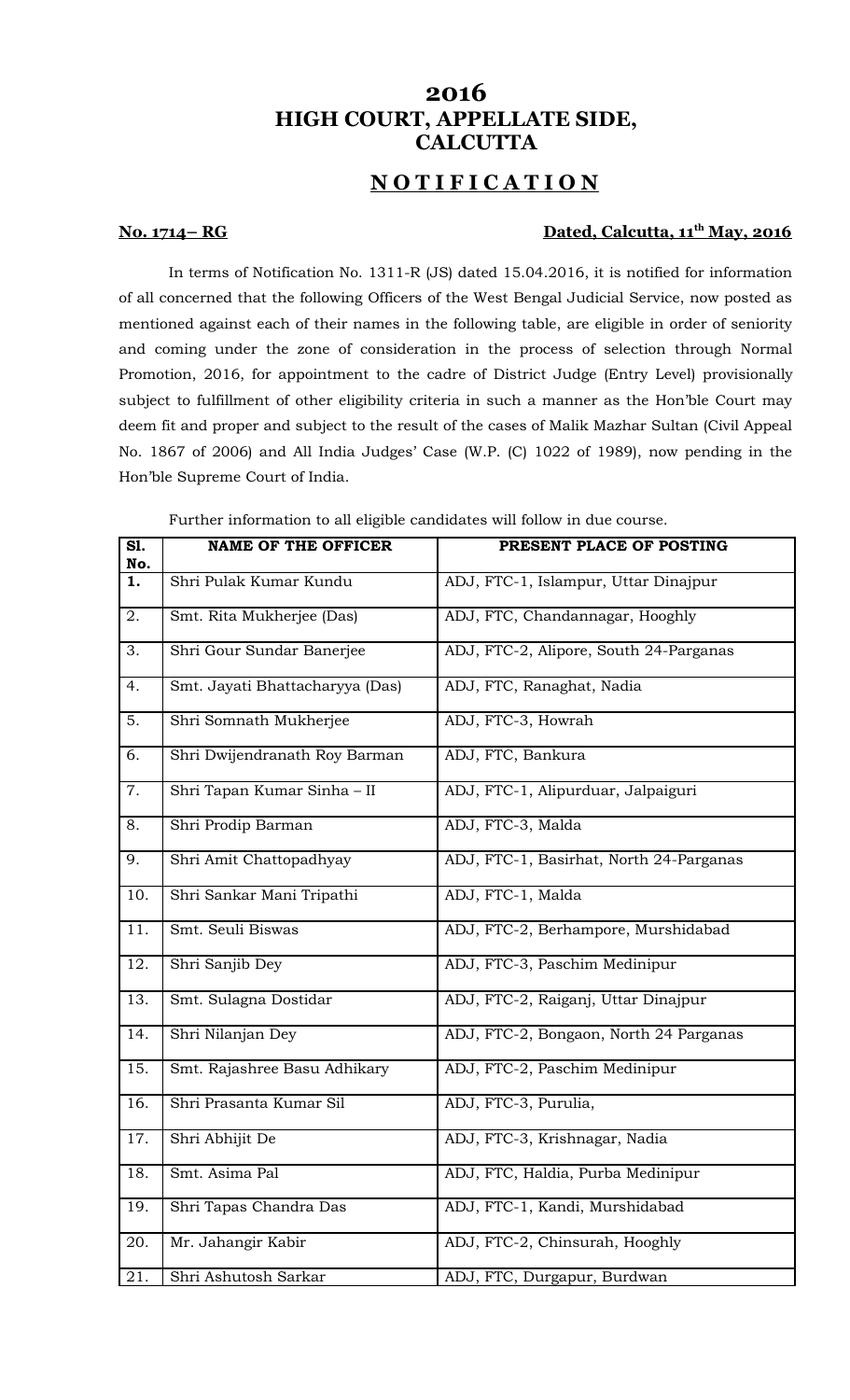| 22. | Shri Suresh Biswakarma                         | ADJ, FTC-1, Burdwan                         |
|-----|------------------------------------------------|---------------------------------------------|
| 23. | Shri Akhilesh Kumar Pandey                     | ADJ, FTC-2, Jangipur, Murshidabad           |
| 24. | Shri Bibhuti Narayan Singh                     | ADJ, FTC-2, Islampur, Uttar Dinajpur        |
| 25. | Syed Neyazuddin Azad                           | ADJ, FTC-3, Barrackpore, North 24 Parganas  |
| 26. | Shri Shyam Sundar Das                          | ADJ, FTC-2, Burdwan                         |
| 27. | Shri Arghadeb Khan                             | ADJ, FTC-1, Diamond Harbour, S. 24 Parganas |
| 28. | Shri Diptendra Nath Mitra                      | ADJ, FTC-1, Contai, Purba Medinipur         |
| 29. | Yasmin Ahmed                                   | ADJ, FTC-4, Diamond Harbour, S. 24 Parganas |
| 30. | Shri Aloke Kumar Chowdhury                     | ADJ, FTC-1, Lalbagh, Murshidabad            |
| 31. | Shri Nandadulal Kalapahar                      | ADJ, FTC-3, Basirhat, North 24-Parganas     |
| 32. | Smt. Archita Bandyopadhyay                     | ADJ, FTC, Balurghat, Dakshin Dinajpur       |
| 33. | Sri Anil Kumar Prasad                          | ADJ, FTC, Rampurhat, Birbhum                |
| 34. | Smt. Dipali Shrivastava (Sinha)                | ADJ, FTC-2, Barasat, North 24-Parganas      |
| 35. | Sri Kallol Kumar Das                           | ADJ, FTC-1, Bichar Bhavan, Calcutta         |
| 36. | Chowdhury Hefazat Karim                        | ADJ, FTC-1, Chinsurah, Hooghly              |
| 37. | Smt. Soma Majumdar (Sadhu)                     | ADJ, FTC, Siliguri, Darjeeling              |
| 38. | Sri Ratan Kumar Das                            | ADJ, FTC-2, Alipurduar, Jalpaiguri          |
| 39. | Smt. Mou Chatterjee                            | ADJ, FTC-1, Howrah                          |
| 40. | Sri Pijush Kanti Roy                           | ADJ, FTC-4, Krishnanagar, Nadia             |
| 41. | Shri Dev Kumar Sukul                           | ADJ, FTC-2, Barrackpore, North 24-Parganas  |
| 42. | Smt. Arundhati Bhattacharya nee<br>Chakraborty | ADJ, FTC, Kalyani, Nadia                    |
| 43. | Shri Sanjib Daruka                             | ADJ, FTC-1, Alipore, South 24-Parganas      |
| 44. | Shri Kamal Sarkar                              | ADJ, FTC-1, Paschim Medinipur Sadar         |
| 45. | Shri Biplab Roy                                | ADJ, FTC-3, Berhampore, Murshidabad         |

Each of the above eligible Judicial Officers is directed to send 10 copies of their contested judgements, 5 Civil and 5 Criminal cases, in triplicate, delivered during 2015–16 (if not available, the judgements delivered during holding of previous Court may be sent) so as to reach the office of the undersigned by 30.05.2016 positively.

For further information, if any, the office of the First Assistant Registrar, High Court, Appellate Side, Calcutta may be contacted on all working days (within 11.00 a.m. to 4.00 p.m.), over Phone No. (033)-2254-8065/8226, 2243-6080.

### **By Order,**

 $Sd$  /- **Registrar General-cum-Secretary, Selection Board, High Court, Calcutta**